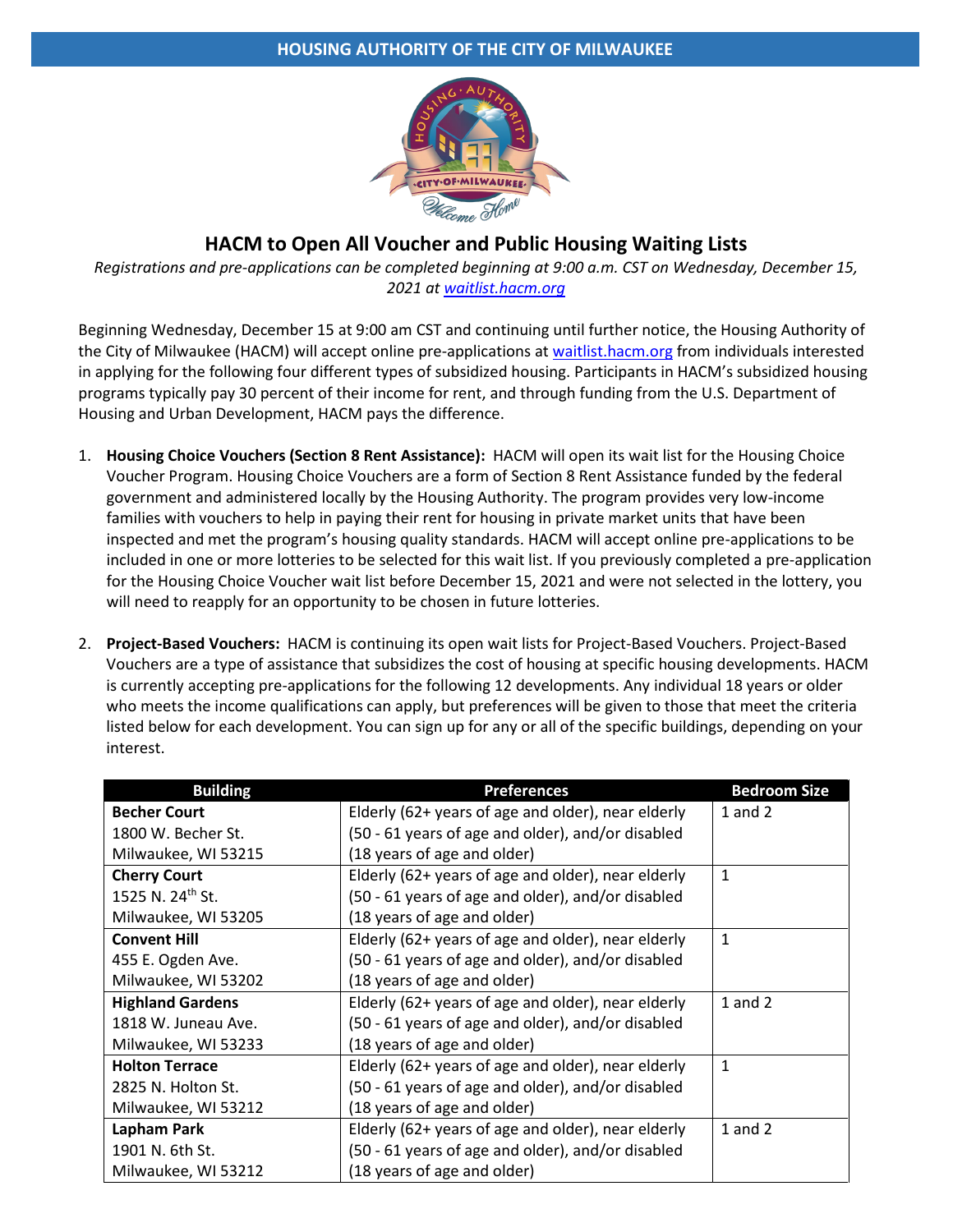| Elderly (62+ years of age and older), near elderly | $\mathbf{1}$      |
|----------------------------------------------------|-------------------|
| (50 - 61 years of age and older), and/or disabled  |                   |
| (18 years of age and older)                        |                   |
| Elderly (62+ years of age and older), near elderly | 1 and $2$         |
| (50 - 61 years of age and older), and/or disabled  |                   |
| (18 years of age and older)                        |                   |
| Families of 2 or more persons                      | 2, 3, 4, and 5    |
|                                                    |                   |
| Families of 3 or more persons                      | 3, 4, and 5       |
|                                                    |                   |
|                                                    |                   |
| Veterans                                           | $\mathbf{1}$      |
|                                                    |                   |
|                                                    |                   |
| Elderly (62+ years of age and older), near elderly | $\mathbf{1}$      |
| (50 - 61 years of age and older), and/or disabled  |                   |
| (18 years of age and older)                        |                   |
| Families of 1 or more persons                      | 1, 2, 3, 4, and 5 |
|                                                    |                   |
|                                                    |                   |
|                                                    |                   |

3. **Public Housing Designated for Seniors and Disabled:** HACM will open the waiting list for public housing designated for seniors and individuals with disabilities. These are apartments in high-rise buildings in different neighborhoods of Milwaukee. When approved for housing, you will be offered a selection of buildings with available units.

| <b>Building</b>                   | <b>Preferences</b>                                 | <b>Bedroom Size</b> |
|-----------------------------------|----------------------------------------------------|---------------------|
| <b>Arlington Court</b>            | Elderly (62+ years of age and older), near elderly | 1                   |
| 1633 N. Arlington Place           | (50 - 61 years of age and older), and/or disabled  |                     |
| Milwaukee, WI 53202               | (18 years of age and older)                        |                     |
| <b>College Court</b>              | Elderly (62+ years of age and older), near elderly | $\mathbf{1}$        |
| 3334 W. Highland Blvd.            | (50 - 61 years of age and older), and/or disabled  |                     |
| Milwaukee, WI 53208               | (18 years of age and older)                        |                     |
| <b>Hillside Terrace High-Rise</b> | Elderly (62+ years of age and older), near elderly | $1$ and $2$         |
| N. 7 <sup>th</sup> Street         | (50 - 61 years of age and older), and/or disabled  |                     |
| Milwaukee, WI 53202               | (18 years of age and older)                        |                     |
| <b>Lincoln Court</b>              | Elderly (62+ years of age and older), near elderly | $\mathbf{1}$        |
| 2325 S. Howell Ave.               | (50 - 61 years of age and older), and/or disabled  |                     |
| Milwaukee, WI 53207               | (18 years of age and older)                        |                     |
| <b>Locust Court</b>               | Elderly (62+ years of age and older), near elderly | $\mathbf{1}$        |
| 1350 E. Locust Street             | (50 - 61 years of age and older), and/or disabled  |                     |
| Milwaukee, WI 53212               | (18 years of age and older)                        |                     |
| <b>Mitchell Court</b>             | Elderly (62+ years of age and older), near elderly | $\mathbf{1}$        |
| 2600 W. National Ave.             | (50 - 61 years of age and older), and/or disabled  |                     |
| Milwaukee, WI 53204               | (18 years of age and older)                        |                     |
| <b>Riverview</b>                  | Elderly (62+ years of age and older), near elderly | 1                   |
| 1300 E. Kane Place                | (50 - 61 years of age and older), and/or disabled  |                     |
| Milwaukee, WI 53202               | (18 years of age and older)                        |                     |

4. **Public Housing for Families:** HACM will open its family public housing wait list. These are subsidized housing for families in three developments: Hillside Terrace, located west of 6<sup>th</sup> Street just north of the Fiserv Forum (1 to 5 bedroom units); **Parklawn**, located just north of Capitol Drive and west of Sherman Boulevard (1 to 3 bedroom units); and **Scattered Sites** which are scattered throughout many neighborhoods in Milwaukee (2 to 6 bedroom units). When approved for housing, you will be offered a choice of developments that have available units.